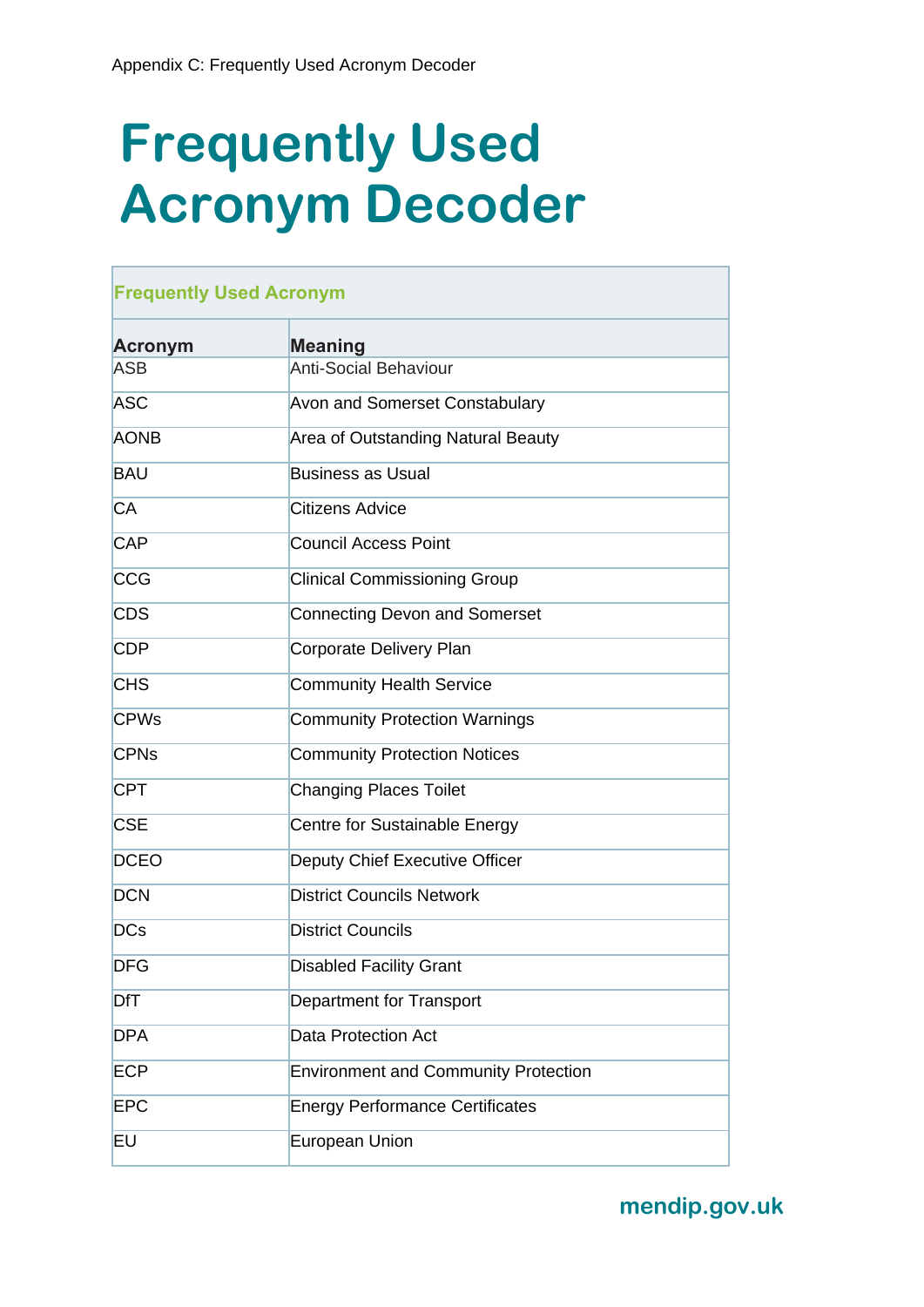| <b>EV</b>    | <b>Electric Vehicle</b>                   |
|--------------|-------------------------------------------|
| <b>FOI</b>   | Freedom of Information                    |
| <b>FPN</b>   | <b>Fixed Penalty Notice</b>               |
| <b>FSA</b>   | <b>Food Standard Agency</b>               |
| <b>FTE</b>   | <b>Full Time Equivalent</b>               |
| <b>GTC</b>   | <b>Glastonbury Town Council</b>           |
| <b>HHLD</b>  | Household                                 |
| <b>HoS</b>   | <b>Heads of Service</b>                   |
| HR           | <b>Human Resources</b>                    |
| <b>HW</b>    | <b>Health and Wellbeing</b>               |
| <b>KG/HH</b> | Kilograms per Household                   |
| <b>KPI</b>   | Key Performance Indicator                 |
| <b>LCWIP</b> | Local Cycling Walking Infrastructure Plan |
| <b>LEP</b>   | Local Enterprise Partnership              |
| <b>LGA</b>   | <b>Local Government Association</b>       |
| <b>LGO</b>   | Local Government Ombudsman                |
| <b>LGR</b>   | Local Government Reorganisation           |
| <b>LRF</b>   | <b>Land Release Fund</b>                  |
| <b>MAG</b>   | Multi-Agency Group                        |
| <b>MAPS</b>  | Mendip Access and Parking strategy        |
| <b>MDC</b>   | <b>Mendip District Council</b>            |
| <b>MEA</b>   | <b>Meadow Ecological Areas</b>            |
| <b>MHFA</b>  | <b>Mental Health First Aider</b>          |
| <b>MHWB</b>  | Mental Health Wellbeing Board             |
| <b>MTFP</b>  | <b>Medium Term Financial Plan</b>         |
| <b>MTRS</b>  | Medium Term Resource Strategy             |
| <b>NHS</b>   | <b>National Health Service</b>            |
| <b>NS</b>    | Neighbourhood Services                    |
| <b>NSPNP</b> | Norton St Philip Neighbourhood Plan       |
| OT           | Occupational Therapy                      |

**mendip.gov.uk**